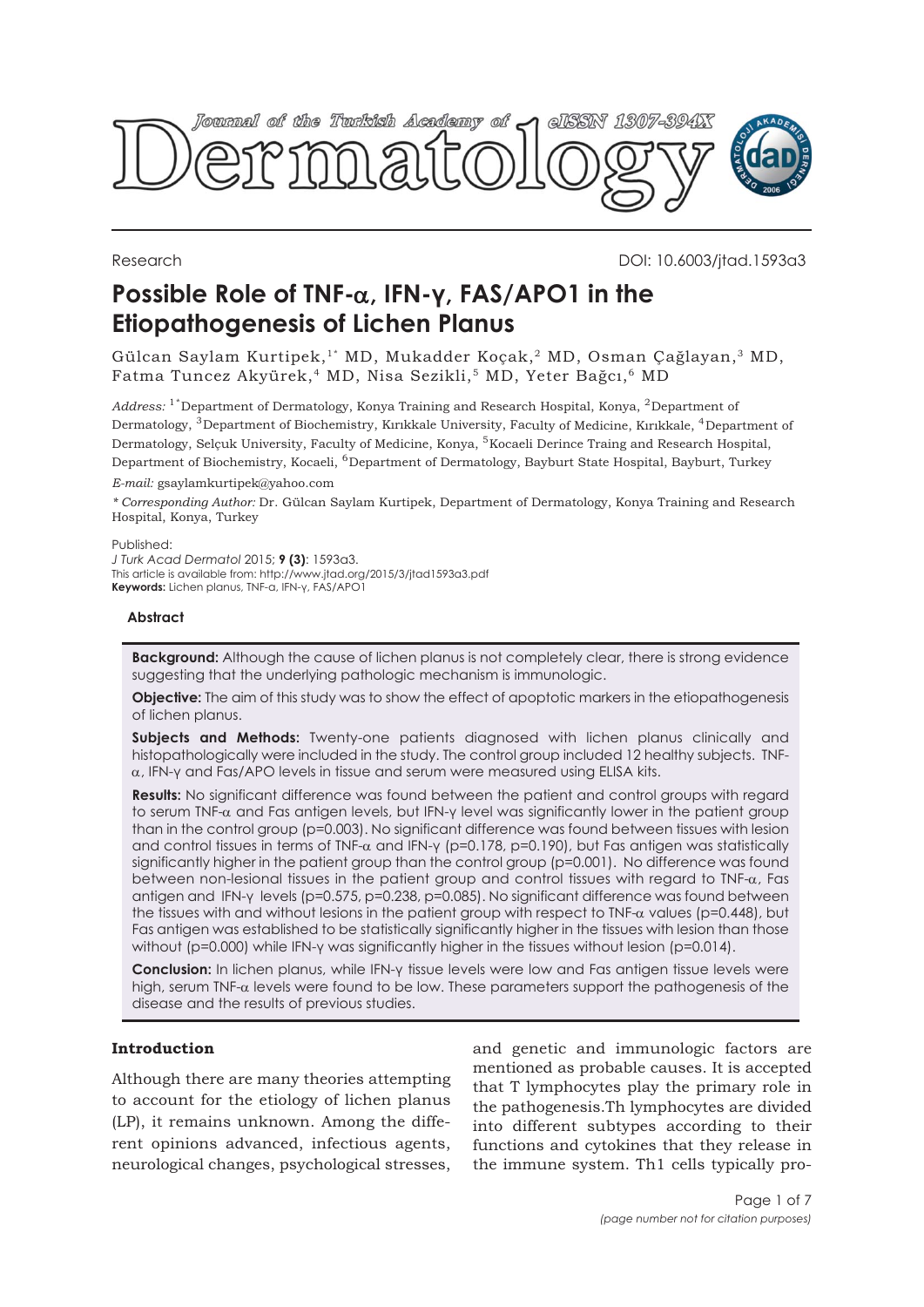**Tablo 1.** TNF-α, IFN-γ, FAS/Apo-1 Levels in the Serum of Patient and Control Groups \*P≤ 0.05

|               | <b>Patient group</b> | Control group   | Р        |
|---------------|----------------------|-----------------|----------|
| TNF- $\alpha$ | 13.86±2.92           | 16.89±13.36     | 0.653    |
| $IFN-\nu$     | $6.97 \pm 1.37$      | $8.60 \pm 1.16$ | $0.003*$ |
| FAS/APO1      | $2.14\pm0.57$        | $2.26 \pm 0.36$ | 0.303    |

**Table 3.** TNF-α, IFN-γ, FAS/Apo-1 Levels in the Lesional Compared to Non-Lesional Tissues in the Patient Group \*P≤ 0.05

|                 | <b>Tissues with</b><br>lesion | Non-diseased<br>tissues | P        |
|-----------------|-------------------------------|-------------------------|----------|
| $TNF-\alpha$    | 42.97±20.35                   | $37.63\pm20.36$         | 0.448    |
| IFN- $v$        | 33.77±19.25                   | 50.69±20.27             | 0.014    |
| <b>FAS/APO1</b> | $4.91 \pm 1.77$               | $2.89 \pm 1.76$         | $0.000*$ |

duce interferon (IFN)-γ and tumor necrosis factor (TNF)- $\alpha$  which are involved in macrophage activation  $[1]$  $[1]$  $[1]$ . TNF- $\alpha$  is the major mediator of inflammation, which actions directed towards both tissue destruction and recovery.While inducing death of diseased cells at the site of inflammation, TNF stimulates fibroblast growth [**[2, 3](#page-6-0)**]. Th1 cytokines, cytotoxic CD8+ T cells are activated and trigger basal keratinocytes apoptosis, possibly via secreted TNF- $\alpha$ , resulting in the clinical and histological apperance of LP [**[4](#page-6-0)**]. Th2 cells produce interleukin (IL)-4, IL-5 and IL-13. A third subset is called the Th17 because its signature cytokine is IL-17 [**[1,](#page-6-0) [3](#page-5-0)**]. T lymphocyte activation occurs through Th-1 induction of some viral, bacterial, cellular and pharmacological agents, Langerhans cells and keratinocytes [**[5, 6](#page-6-0)**]. In studies using monoclonal antibodies to subgroups of T lymphocytes, it has been shown that the predominant cell type in the dermal infiltrate is Th-1 [**[5, 6, 7, 8, 9, 10](#page-6-0)**]. As IFN-γ and TNF-α release are dominant in immunological processes, LP is a disease characterized by type 1 cytokine pattern. The interaction of antigen presenting cells with T lymphocytes is cytotoxic for keratinocytes. Both CD4+ and CD8+ T lymphocytes are found in LP lesions. In the dermis, CD4+ T cell infiltration is mostly found, and it gives rise to epidermal cell damage by activating CD8+ cytotoxic T cells [**[8, 9, 10, 11, 12](#page-6-0)**].

Apoptosis is cell death that can be controlled genetically, and the regulation of apoptosis is

<span id="page-1-0"></span>*J Turk Acad Dermato*l 2015; **9 (3)**: 1593a3. http://www.jtad.org/2015/3/jtad1593a3.pdf

**Table 2.** TNF-α, IFN-γ, FAS/Apo-1 Levels in the Lesional Tissue in the Patient Group and in the Control Group \*P≤ 0.05

|                 | <b>Tissues with</b><br>lesion | Normal skin     | P       |
|-----------------|-------------------------------|-----------------|---------|
| TNF- $\alpha$   | 42.97±20.35                   | 32.39±14.27     | 0.178   |
| IFN- $v$        | 33.77±19.25                   | 37.47±10.96     | 0.190   |
| <b>FAS/APO1</b> | $4.91 \pm 1.77$               | $2.30 \pm 1.72$ | $0.01*$ |

**Table 4.** TNF-α, IFN-γ, FAS/Apo-1 Levels in the Non-Lesional Tissues of Patient Group and Control Group

|                 | Non-diseased<br>tissues | Normal skin       | Р     |
|-----------------|-------------------------|-------------------|-------|
| TNF- $\alpha$   | 37.63±20.36             | 32.39±14.27       | 0.575 |
| IFN- $v$        | 50.69±20.27             | $37.46 \pm 10.96$ | 0.085 |
| <b>FAS/APO1</b> | $2.89 \pm 1.76$         | $2.30 \pm 1.72$   | 0.238 |

dependent on interactions between effector and suppressor molecules. It occurs via the activation and inactivation of many proteins, which are gene products, and it may induce or inhibit this process [**[8](#page-6-0)**]. This event takes place via two different pathways, namely perforin-granzyme mediated by CD8+ cytotoxic T lymphocyte (CTLs) and Natural killer (NK) cells and Fas receptor (Fas R)/Fas ligand (Fas L) pathway. Recently, it has been shown that perforin (pore forming protein) and granzymes, which are the major components of cytoplasmic granules of CTLs and NK cells, are influential in CTL- and NK-cell mediated apoptosis. The Fas system is involved in activation-induced suicide of T cells and downregulation of immune reaction [**[13](#page-6-0)**].

Fas R (Apo-1 or CD 95) is the cell surface protein member of the TNF/nerve growth factor receptor family. It may be expressed in both lymphoid and non-lymphoid cells. Fas L is a member of the TNF family and is expressed in mature tissue especially from neutrophils and active lymphocytes. The Fas R/Fas L system triggers apoptosis and causes apoptotic dysfunction, playing a role in the pathogenesis of many autoimmune diseases. Fas R and Fas L have membrane-dependent and soluble forms. The soluble form of Fas (sFas) may inhibit T lymphocyte-mediated cytotoxicity in vitro and may modify lymphocyte formation and proliferation in the response to self antigen [**[6, 7, 8, 9, 10, 11, 14, 15](#page-6-0)**].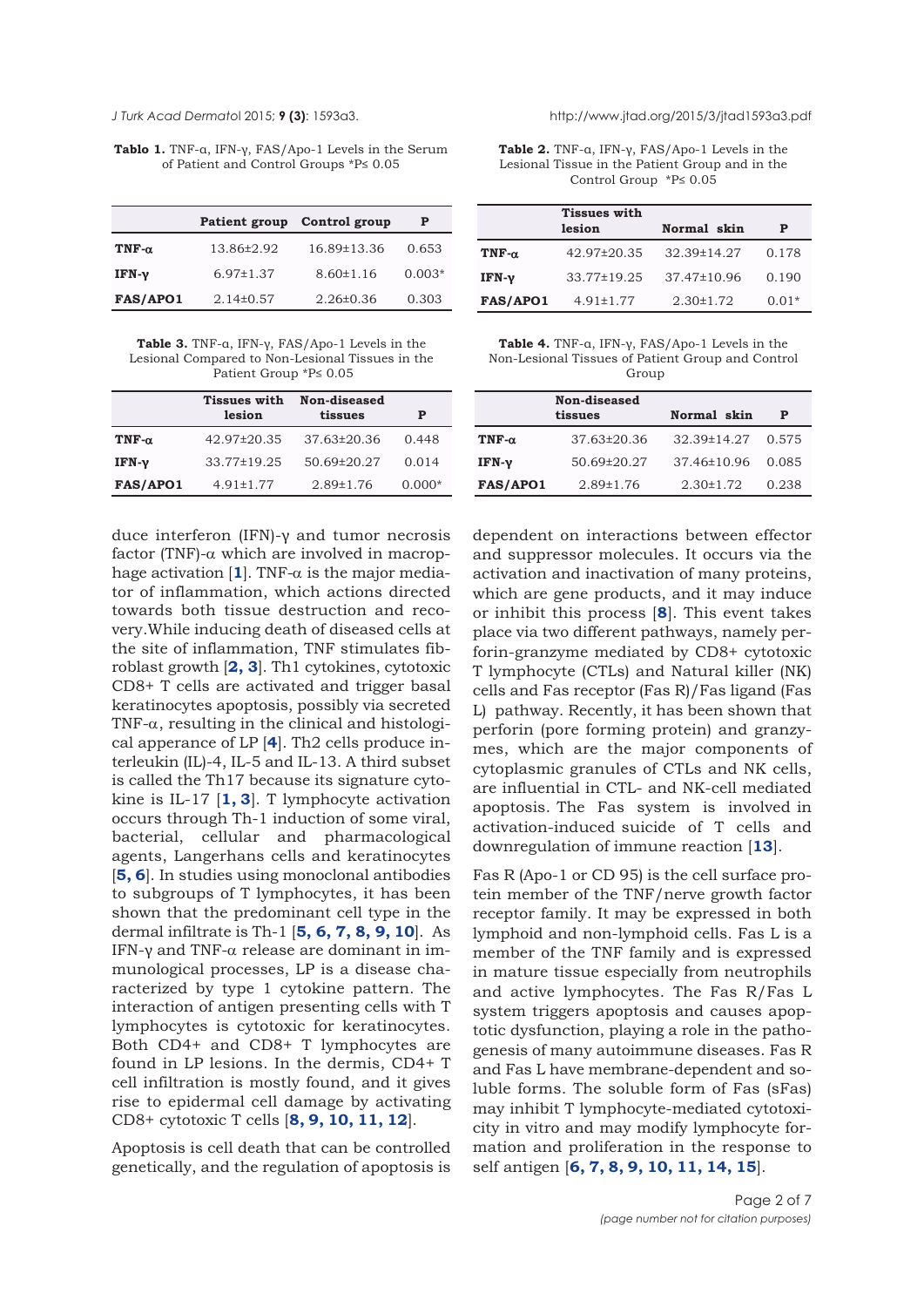<span id="page-2-0"></span>

**Figure 1.** TNF-α, IFN-γ, FAS/Apo-1 levels in the serum of patient and control groups \*P≤ 0.05

The aim of the present study was to investigate the role of TNF- $\alpha$ , IFN-γ and Fas R in the etiopathogenesis of LP. Therefore, the levels of proinflammatory cytokines and Fas/Apo-1 were established in serum and in tissues with and without lesions in patients with LP and in a control group by using enzyme-linked immunosorbent assay (ELISA) method, and the results were compared.

#### **Materials and Methods**

Twenty-one patients aged between 20-81 years who referred to the Dermatology Department of Kırıkkale University Faculty of Medicine and were diagnosed with LP clinically and histopathologically were included in the study. The control group included 12 healthy subjects between the ages of 33-55 years.

Inclusion criteria of the study were as follows: age older than 18; diagnosis of LP clinically and histopathologically; no sexual discrimination; no corticosteroid treatment within the last four months systemically or within the last one month topically; no history of lichenoid drug eruption; no known autoimmune or malignant disease; and voluntary participation.

The study was approved by the Ethics Committee of Kırıkkale University Medical Center, Kırıkkale, Turkey.

*Study protocol:* Diagnosis of LP in patients based on dermatological examination in the clinic was subsequently confirmed histopathologically. Age, sex, lesion location, duration of disease, association with systemic diseases, use of systemic or local drugs, association with autoimmune diseases, and family history of a similar disease were recorded for all patients. Routine biochemical tests were carried out and fasting blood sugar and hepatitis markers (hepatitis A, B, C) were investigated.





Skin samples were taken from the lesional skin of the patients and from healthy sections using 4 mm punch biopsy device and were frozen with liquid nitrogen and kept at deep freeze at –70°C. Venous blood (5 cc) was withdrawn from all participants in the patient and control groups.

*Statistical analysis:* All categorical data of the patient and control groups (categorical and numerical) were evaluated using SPPS for Windows 8.0 standard version. The differences between ages in the groups were evaluated with Mann-Whitney U test and differences between sexes with chisquare test. The comparisons of the serum in control and patient groups, of lesional tissue and control tissue, and of non-lesional tissue in the patient group and control tissue were carried out with Mann-Whitney U test; comparison of tissues with and without lesions was done with paired-t test. P value <0.05 was considered to indicate statistical significance.

### **Results**

This study was carried out with 21 patients diagnosed with LP clinically and histopathologically [7 female (33.3%), 14 male (66.7%)] and 12 controls (6 female, 6 male, 50%). Ages of the patients ranged between 20-81 years (mean: 50.33±13.61). The duration of disease varied between 1-36 months (mean: 7.76±9.40). Ages of the controls ranged between 33-55 years (mean: 46.33±7.91). There was no statistically significant difference between patient and control groups in terms of age or sex (p=0.358, p=0.465, respectively).

There was no involvement of scalp skin in patients. In 9 (42.8%) patients skin involvement, in 8 (38%) skin and oral mucosa involvement, in 2 (4.8%) skin and genital region involvement (in males involvement of glans penis), in 1 (2.4%) skin, oral mucosa and genital region involvement, and in 1 (2.4%) skin and nail involvement were present. No association with systemic diseases was established in our patients.

Page 3 of 7

*(page number not for citation purposes)*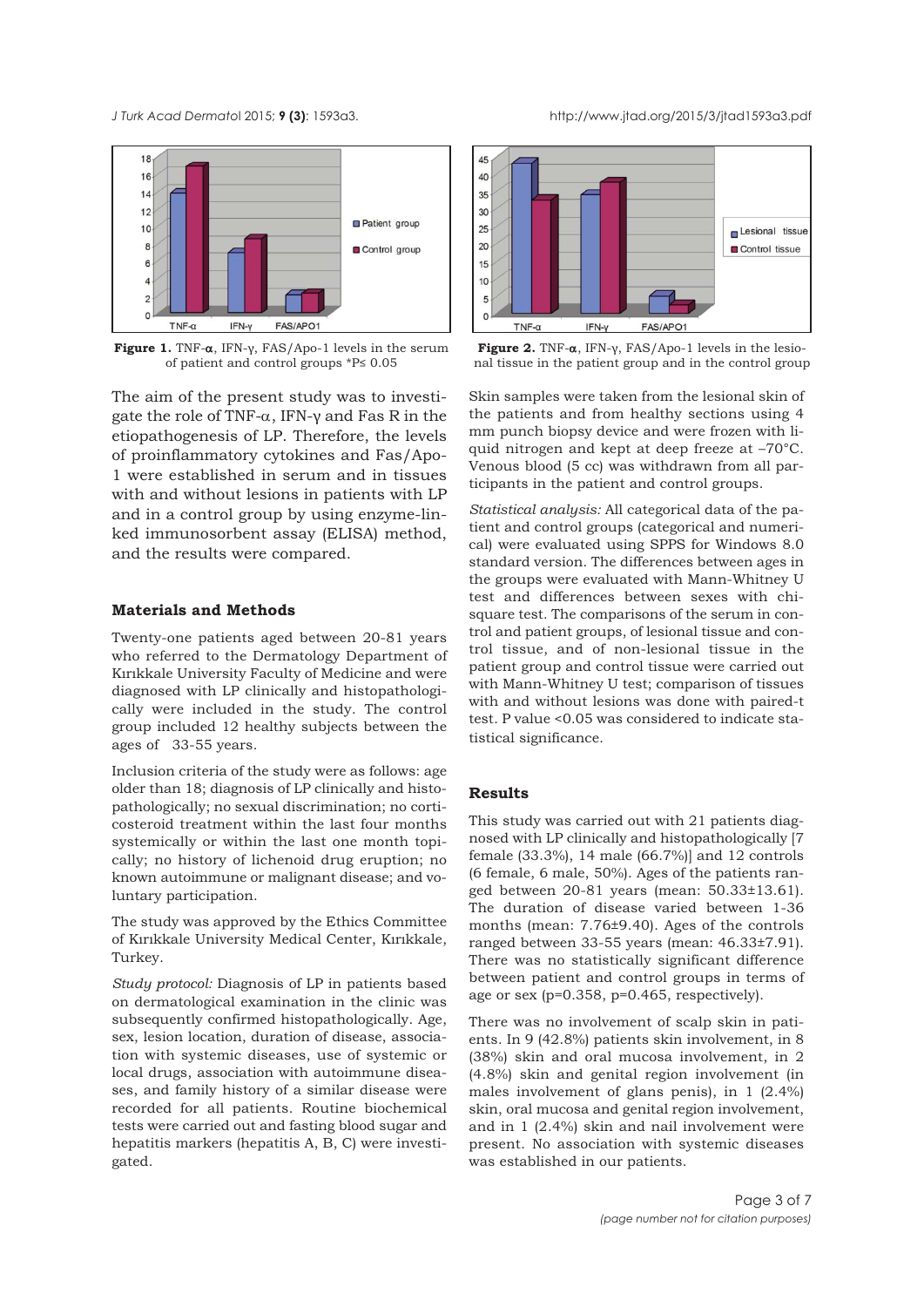

**Figure 3.** TNF-α, IFN-γ, FAS/Apo-1 levels in the lesional compared to non-lesional tissues in the patient group \*P≤ 0.05

In patients with LP, serum TNF- $\alpha$  levels were low compared to the control group, but the difference was not statistically significant. The values of Fas R were similar between the two groups. Serum IFN-γ level was statistically significantly lower in [the patient than in the control group \(](#page-2-0)**[Table 1,](#page-1-0) Figure 1**).

No significant difference was found between lesional tissues and control tissues in terms of TNF- $\alpha$ and IFN-γ but Fas R was statistically significantly higher in the patient group compared to the control group (**[Table 2,](#page-1-0) [Figure 2](#page-2-0)**).

In the patient group, comparison of lesional versus non-lesional tissues demonstrated that Fas R was statistically significantly higher in the tissues with lesion than in those without while IFN-γ was found to be statistically significantly higher in the tissue without lesion. No significant difference was found between the tissues with and without lesion in the patient group with respect to TNF-α values (**Table 3, Figure 3**).

No difference was found between non-lesional tissues in the patient group and control tissues with regard to TNF-α, Fas antigen and IFN-γ levels (**[Table 4](#page-1-0)**).

## **Discussion**

Recent studies have suggested that keratinocyte apoptosis in LP may be triggered by TNF- $\alpha$  directly or by causing the migration of cytotoxic T lymphocytes to the lesion region. Comparison of LP epithelium with normal controls has demonstrated that the rate of apoptosis increased, and many studies have been carried out on this issue [**[15](#page-6-0)**].

*Juretic* et al. studied TNF-α and IL-6 in salivary in 19 groups with oral lichen planus (OLP), with malignity and with perfect health through ELISA method and found these proinflammatory sitokins significantly higher

than in the control group [**[2](#page-6-0)**]. *Piccinni* et al. studied Th 17, Th0 and Th2 sitokin expressions in mucosa biopsy taken from 14 patients with OLP. They demonstrated that Th17 and Th0 type molecules are increased in erosive OLP, whereas Th2-types molecules predominate in reticular oral LP. They demonstrated that Th17 and Th0 type molecules are increased in erosive OLP, whereas Th2-types molecules predominate in reticular oral LP. They found INF-γ and TNF-α expression in erosive OLP significantly higher than in the control group [**[12](#page-6-0)**]. *Zhou* et al. examined IL-2, 4, 10 and IFN-γ concentrations from peripheral blood from 22 cases with OLP via ELISA method. They found IFN-γ and IL-2 levels significantly higher compared with the control group [**[4](#page-6-0)**]. *Zhang* et al. researched the levels of IL-18 sitokins that induce IFN-γ and TNFα sitokins from T-cells and which regulate up Th1 sitokins in salivary and serum in 103 Chinese population with OLP, and found the level of IL-18 significantly higher [**[16](#page-6-0)**]. In the same population, *Lui* et al. studied IFN-γ and TNF- $\alpha$  sitokins in the same material and found the levels of IFN-γ lower than in the control group [**[17](#page-6-0)**]. *Pekiner* et al. examined IFN- $\gamma$ , TNF- $\alpha$ , IL-2, IL-4, IL-5, IL-10 levels with flow cytometry in serum in 30 cases with OLP, but encountered no significant result in IFN-γ, TNF-α, IL-4, IL-5 levels [**[18](#page-6-0)**]. A similar study was conducted by *Kalogerakou* et al. while a significant decline was demonstrated in IFN-γ level, no difference was found in TNF- $\alpha$  level compared with the control group [**[19](#page-6-0)**]. *Lui* et al. found a significant decrease in IFN-γ level in patients with OLP [**[20](#page-6-0)**].

*Bloor* et al. investigated the expression of MIB-1, Bcl-2 and bax in 26 OLP patients immunohistochemically and demonstrated that epithelial disruption by the lymphocytic infiltration is associated with significantly higher apoptotic counts, but there appears to be no correlation between the frequency of apoptosis and proliferative activity [**[7](#page-6-0)**].

*Erdem* et al. investigated the TNF-α level in patient serum with ELISA in 40 patients with LP and found the levels in the patient group to be significantly higher than those in the control group. In the same study, when cases were evaluated with respect to oral involvement, no significant difference was found between the patients with oral involvement and those without [**[21](#page-6-0)**].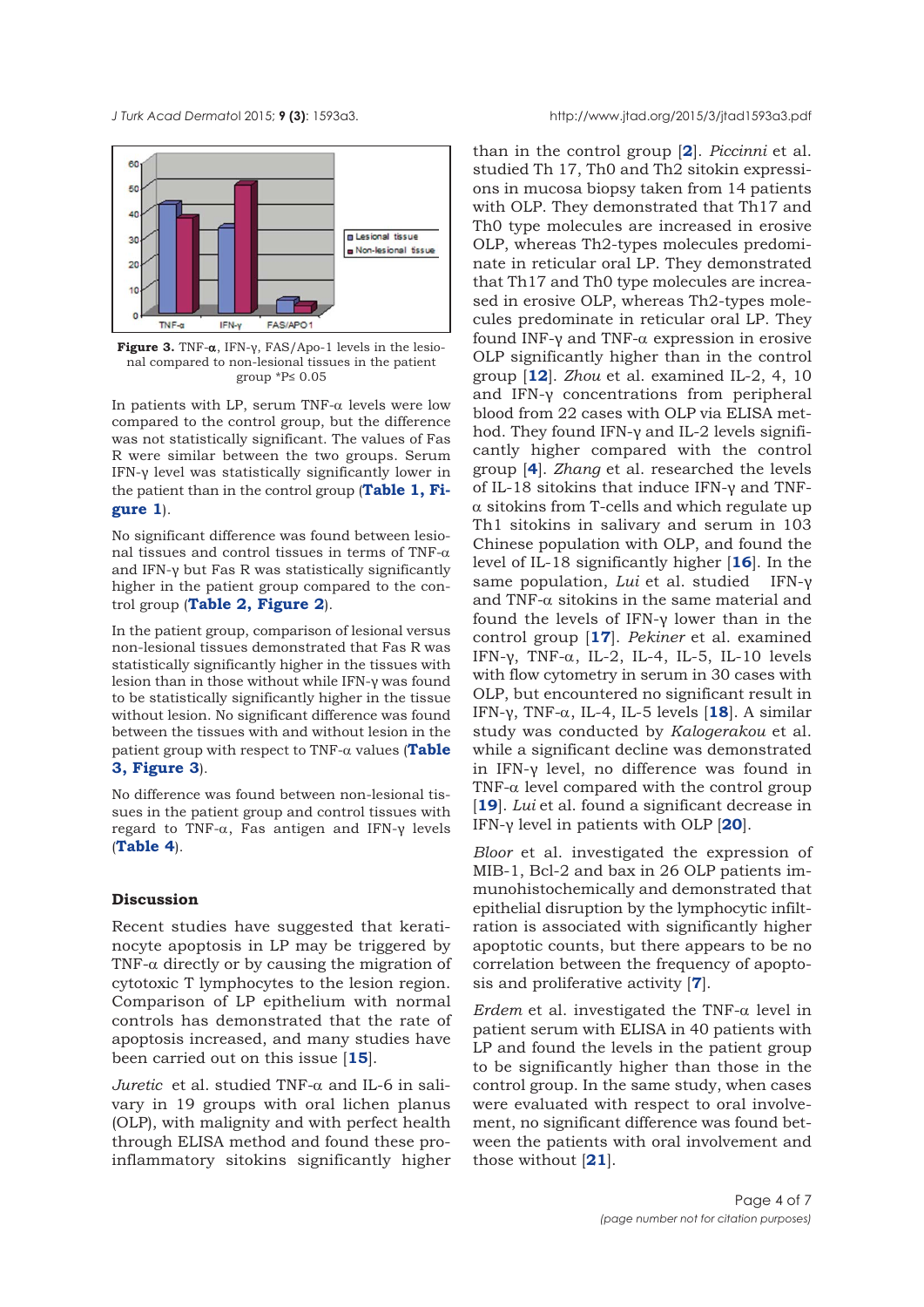*Yamamato* et al. investigated the level of TNF- $\alpha$  in the serum of 26 patients with LP using ELISA and found that the level was slightly increased only in 9 cases. Marked increase was not observed in any case, and they were not able to explain the pathogenesis of the disease with these results [**[22](#page-6-0)**].

In the report of *Sugerman* et al., serum TNFα level was found to be above normal in 2 cases with OLP, while it was within normal range in 9 cases [**[23](#page-6-0)**].

*Simon* et al. investigated TNF-receptor (TNF-R) I and II expression immunohistochemically in lesional tissue and with ELISA in serum in 15 patients with LP and compared the findings with 10 healthy controls. They detected no TNF-R II expression in lesion tissue and in the control group. TNF-R I expression was found to be prominent in basal keratinocytes of the skin with lesion and all layers of epidermis in the control group. When the same parameters were evaluated in serum, they were found to be significantly higher in the patient group compared to control group [**[24](#page-6-0)**]. *Zenous* et al. found the TNF-α level in serum was significantly higher than the control group [**[25](#page-6-0)**].

In the study of *Muraki* et al. on 20 patients with OLP, lesional tissue in oral mucosa was stained with Fas D antibody and Fas+ staining was observed in 18 patients. It was established that Fas antigen yielded intensive immunoreactivity in the surface and spinous layers [**[26](#page-6-0)**].

*Sklavounou-Andrikopoulou* et al. investigated the level of serum TNF- $\alpha$ , sFas/Apo-1 and Bcl-2 levels and found the values of TNF- $\alpha$ and Fas/Apo-1 to be significantly higher in the patient group than the control group [**[11](#page-6-0)**]. In the present study, serum Fas/Apo-1 values were found to be comparable in patient and control groups and TNF- $\alpha$  values were lower in the control group, while tissue Fas/Apo-1 expression was significantly higher than control group and tissues without lesion. *Neppelberg* et al. evaluated CD3, CD4, CD8, Fas R and Fas L positive signals in 18 OLP cases using the end-labelling method (TUNEL) intraepithelially and subepithelially. They demonstrated that the expression of Fas R/Fas L was prominent in OLP. In the epithelium, the Fas R/Fas L expression was more abundant in the basal cell area compared to the suprabasal cell layer [**[13](#page-6-0)**]. *Shen* et al. studied the expression of Fas/Fas L in 50 OLP and 10 control group with immunohistochemical TUNEL method, and determined Fas expression to be  $\geq 50\%$  in 34/50 cases. They found it to be more significant compared with that in the control group (p=0.000). They also determined that FasL expression was significant in the patient group (p= 0.007) [**[27](#page-6-0)**].

Our findings were in accordance with those of *Muraki* et al., *Sklavounou-Andrikopoulou* et al., *Balvinder* et al. and *Neppelberg* et al. Since local cytokine release is incriminated in the damage to basal keratinocytes, we think that the findings related to Fas/Apo-1 are consistent with the pathogenesis of the disease  $[11]$  $[11]$  $[11]$ . In our study, we found the TNF- $\alpha$ level in serum to be lower in the patient group than the control group. When cases were considered according to sex and clinical type, it was established that there was no significant difference between sexes, and LP with local involvement was much more common than that with generalized involvement in the patient group. While the findings of our study regarding TNF-α levels are not in agreement with those of *Erdem* et al., *Simon* et al., *Sklavounou-Andrikopoulou* et al., *Juretic* et al., *Piccini* et al., *Zhou* et al. and *Zhang* et al. they are in accordance with the findings of *Yamamoto* et al., *Sugerman* et al. and *Kalogerakou* et al. The difference in the serum levels of TNF- $\alpha$ may be related to several factors, namely:

1. As TNF is released from many cells, the cellular source of the activity is not known.

2. Clinical phase of the disease and TNF levels correlate, hence cytokines may be detected only in the active period of the disease.

3. Its half-life in the serum is very short (6-30 minutes). The levels of TNF– $\alpha$  may decrease rapidly after bonding to soluble TNF– $\alpha$  receptor or protein or due to renal excretion. Therefore, it is difficult to determine the biological activity of TNF- $\alpha$  [[23](#page-6-0)].

*Sklavounou* et al. investigated TNF-α expression and apoptotic markers by immunohistochemical method in 22 cases with OLP and established that in 5 of 22 cases TNF expression was negative, in 11 staining was between 15-40% and in 6 cases it was over 40%. Investigators considered 11 cases with slight stai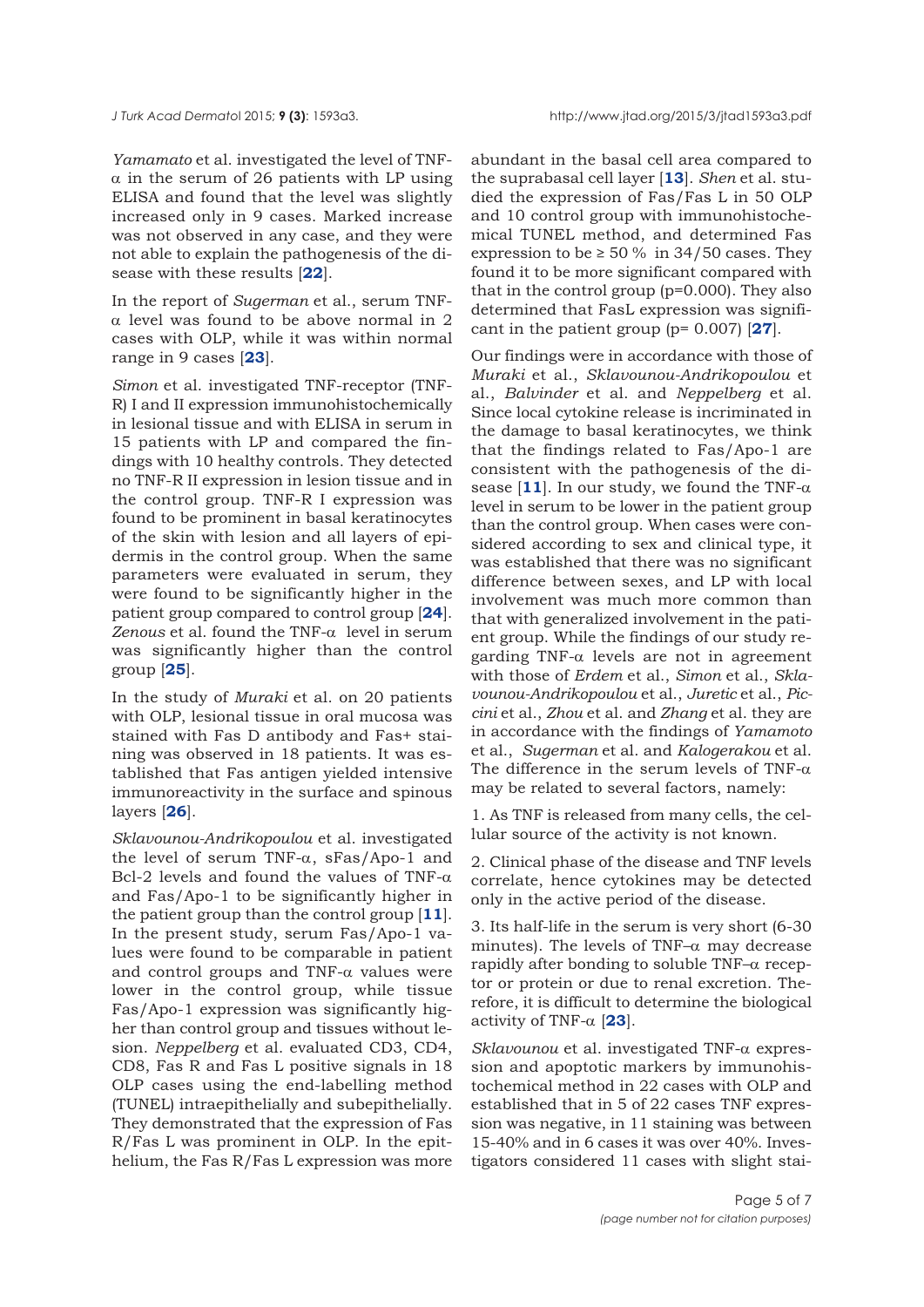<span id="page-5-0"></span>ning as positive, and compared them with a control group and found TNF-α expression to be significantly higher. In the present study, TNF- $\alpha$  levels in the tissue were evaluated quantitatively both in patients and a control group. Since the aforementioned study made a qualitative evaluation and considered slight staining as positive, we think that our findings are consistent with theirs [**[8](#page-6-0)**].

In the study of *Fayyazi* et al. on 15 patients with LP, it was reported that all cells expressing IFN-γ were CD3+ T lymphocytes. They also demonstrated that proinflammatory cytokines such as IFN-γ and IL-6 were produced not only in active T lymphocytes but also in keratinocytes in basal and suprabasal layers [**[28](#page-6-0)**]. They reported that TNF-α and IFN-γ may lead to liquefaction degeneration in basal membrane and basal keratinocytes.

*Khan* et al. investigated TNF-α, TNF R1, IFNγ, CD4 and CD8 levels using ELISA in standard immunohistochemical and tissue supernatants in 5 patients with OLP. In their study, 20-40% of subepithelial infiltrating T cells were found to be CD4+ T cells, which are responsible for IFN-γ and IL-2 secretion. In various reports, it has been emphasized that IFN-γ and TNF-α are proinflammatory cytokines, that TNF-α reduces IFN-γ secretion, and that these cytokines play an active part in the clinical type and disease activity in LP. Although the findings obtained in the above-mentioned study were not compared with a control group, it has been reported that TNFα expression increased whereas IFN-γ expression decreased [**[29](#page-6-0)**].

In the present study, TNF- $\alpha$  levels were found to be higher in tissue with lesions than both the tissues without lesion and control tissue, but the difference was not statistically significant. If our results obtained with quantitative methods were evaluated qualitatively, however, they could be determined more significant statistically. In our study, when IFNγ level was evaluated, it was found to be significantly lower in the serum of the patient group compared with the control group ( $p=0.003$ ). When IFN- $\gamma$  levels were evaluated in the tissue, they were found to be significantly lower in the region with lesions than those without lesions (p=0.014). No significant difference was found between lesion region and controls (p=0.190). Cytokine levels

in the lesion region were significantly lower than in the control group. While our study was not similar with *Pekiner* et al., *Piccini* et al., *Zhou* et al. and *Zhang* et al's studies, was similar with *Lui* et al. and *Kalogerakou* et al.'s studies. We consider the lack of significant difference (p=0.085) between tissue samples without lesion and the control group to be meaningful. The data obtained in our study were consistent with both the pathogenesis of the disease and the above study.

*Carrozzo* et al. investigated the polymorphism of IFN-γ and TNF- $\alpha$  using polymerase chain reaction (PCR) in 44 cases with LP and reported that these cytokines influence the clinical type of the disease and contribute to the predisposition to LP, and they stressed that their results contradicted those of previous studies [**[30](#page-6-0)**]. *Yamamoto* et al. evaluated the serum IFN-γ levels of 30 patients diagnosed with OLP by enzyme immunoassay method and found serum IFN-γ production to be slightly lower than in the control group. Likewise, in the present study, serum IFN-γ levels were found to be significantly lower in patients with LP than in controls [**[31](#page-6-0)**].

In conclusion, according to our findings, IFNγ tissue levels were low and Fas antigen tissue levels were high in LP. In this study, although serum TNF-α levels were found to be low, other parameters supported the pathogenesis of the disease and the results of previous studies. We believe that larger studies in which apoptotic markers are measured with more sensitive methods may yield sounder results. The clarification of apoptotic markers and their function, which is regarded as the cornerstone of the pathogenesis of LP, may shed further light on the pathogenesis of this disease.

#### **Acknowledgement**

The authors thank Santa-Farma and Intendis companies for their support for this study.

#### **References**

- 1. Shaker O, Hassan A.S. Possible role of interleukin-17 in the pathogenesis of lichen planus. Br J Dermatol 2012; 166: 1367-1368. PMID: 22187953
- 2. Juretic M, Cerovic R,Belusic MG, Brekalo I, Kqıku L et al. Salivary levels of TNF- and IL-6 patients with